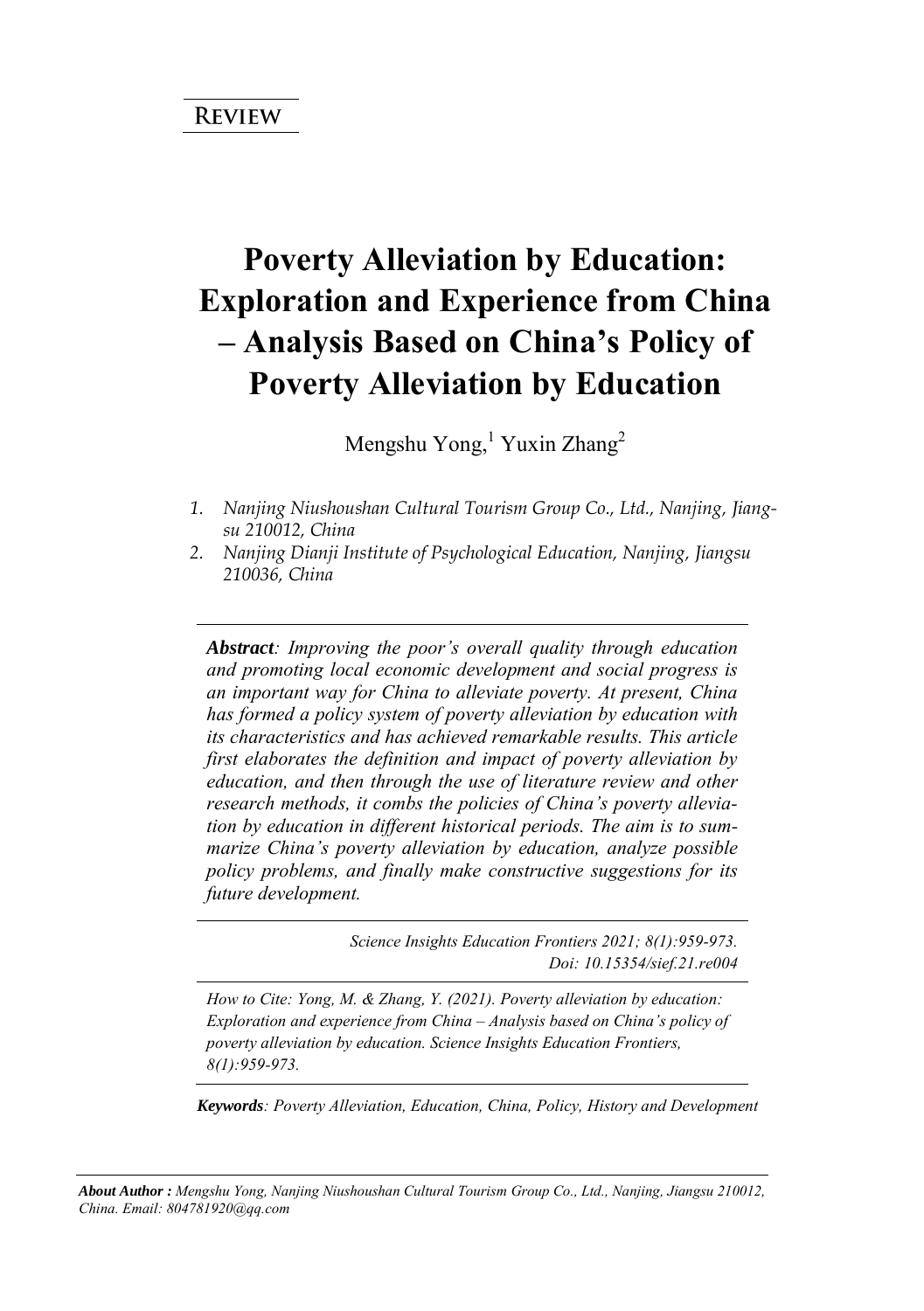OVERTY is a multifaceted economic phenomenon. Alleviating poverty has always been an essential means to promote social equity. The long-term poverty alleviation practice and experience have shown that: to control poverty, we must First control ignorance, and to reduce poverty, we must first support intelligence. Moreover, we must first control ignorance, and to reduce poverty, we must first support intelligence. Moreover, as an essential driving force of social development, education has played a significant role in promoting economic development. A good education will significantly promote poverty areas' economic development and help construct a harmonious society (Liu, 2019).

The educational development of poverty areas is a global problem. Countries worldwide have carried out much long-term exploration on this issue, providing support for poverty areas from different aspects. It mainly includes the investment of financial and human resources and adopts corresponding supervision mechanisms to ensure investment efficiency, thereby promoting education in poverty areas (Zhang, 2016).

As a public policy, poverty alleviation by education reflects the national will and the value choice of public policy and determines the further allocation of various resources to a certain extent (Zhang, 2020). In China, since 1949, poverty alleviation by education has been included in the national plan. Especially after entering the 21st century, poverty alleviation by education has become an essential measure of China's targeted poverty alleviation strategy. "Let the children of poor families receive fair and quality education and block the intergenerational transmission of poverty" has become a consensus (Li, 2017).

Facing the new situation, new positioning, and new challenges of China's poverty alleviation by education, we should review and summarize past poverty alleviation experiences promptly with a historical perspective, and actively think about and respond to the new propositions that poverty alleviation by education will face and solve (Li & Zhong, 2020).

This article reviews China's poverty alleviation policy at each stage from 1949 to 2019 and divides it into four stages, namely the initial development stage, the comprehensive popularization stage, the consolidation and promotion stage, and the precision breakthrough stage. By analyzing the content and characteristics of the poverty alleviation by education policy at each stage, the future trend of China's poverty alleviation by education in the new era is discussed. To further enrich its theoretical research, improve its practical measures, and enhance its policy effectiveness's theoretical and practical significance (Li & Zhang, 2017).

*Correspondence to: Yuxin Zhang, Nanjing Dianji Institute of Psychological Education, Nanjing, Jiangsu 210036, China. Email: lacri.zhang@bonoi.org* 

*Conflict of Interests: None.* 

© 2021 Insights Publisher. All rights reserved.

Creative Commons Non Commercial CC BY-NC: This article is distributed under the terms of the Crea- $\odot$   $\odot$ tive Commons Attribution-NonCommercial 4.0 License (http://www.creativecommons.org/licenses/bync/4.0/) which permits non-commercial use, reproduction and distribution of the work without further permission provided the original work is attributed by the Insights Publisher.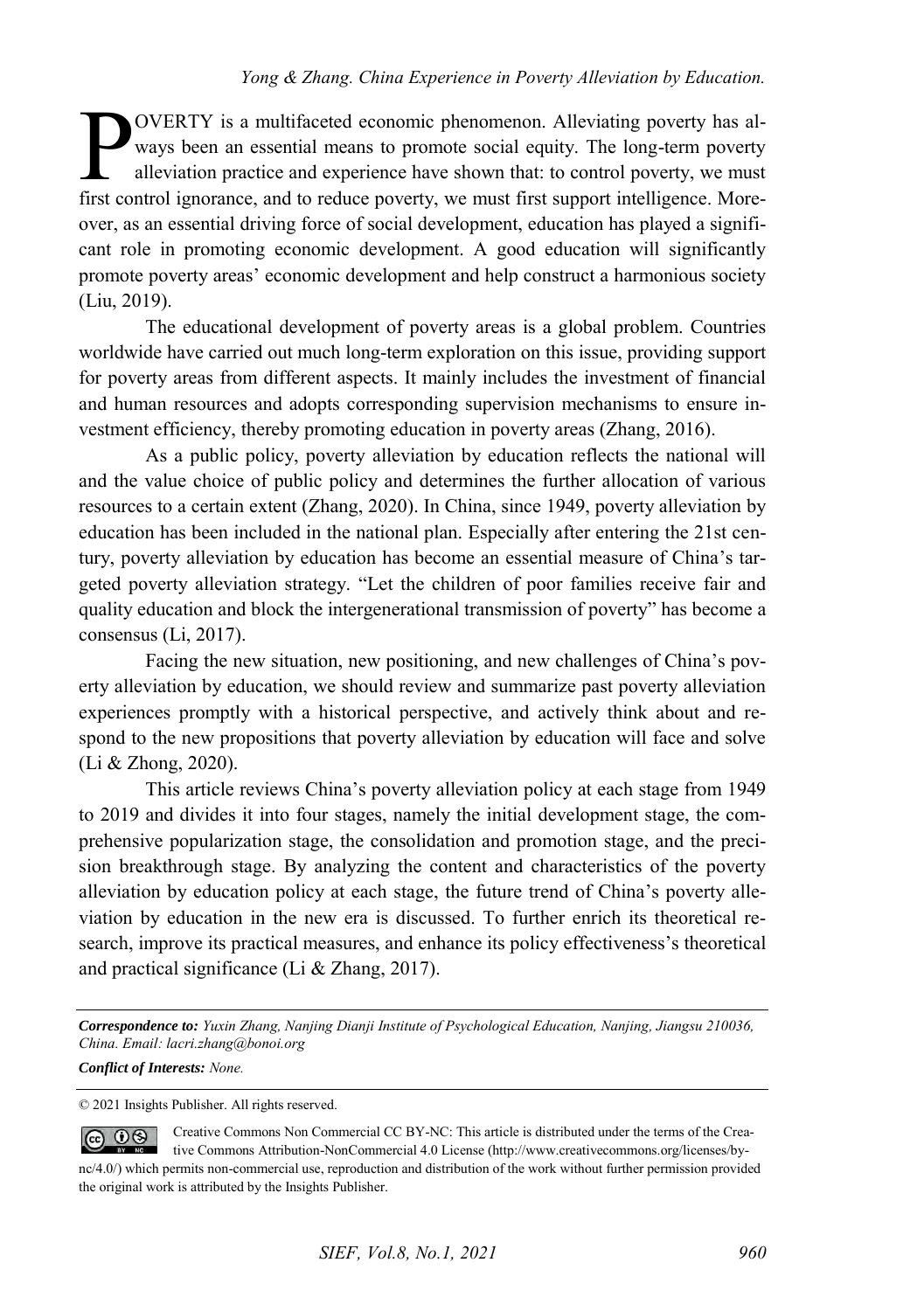#### **The Initial Development Stage of Poverty Alleviation by Education (1949-1978)**

In 1949, when China was founded, the situation at home and abroad was too tricky. Economically, due to the eight-year Japanese war of aggression against China and the three-and-a-half years of national civil war, the social economy has almost collapsed, agriculture has not yet recovered, the industry has suffered heavy losses, and the economic foundation is fragile. After that, China's economy gradually recovered and initially developed. The state's fiscal revenues and expenditures are balanced, the incomes of workers and farmers had started to increase, and people's living conditions have also begun to improve. After years of wars, China's education was basically at a standstill in culture and education. The population had a low level of cultural education, and the proportion of illiterate and semi-illiterate in the labor force was high. It can be said that China during this period was still in an inferior stage, and the economy, politics, education, and culture were all in their infancy.

Because the entire country was still in poverty during this period, we can regard any educational measures to promote educational development and improve people's livelihoods due to poverty alleviation by education. Therefore, the period from China's establishment to the beginning of reform and opening-up is called the first stage of China's poverty alleviation by education, that is, the initial development stage.

At this stage, China's education was seriously inadequate in terms of quantity and quality, and it was still at a low level. Therefore, education itself was poor and weak and deep in poverty. Facing this state, China was actively exploring ways to run schools for new educational undertakings. In rural areas, a rural education pattern had been formed in which production brigades run primary schools, communes run middle schools, and "district committees" run high schools. And then, a "government subsidy  $+$ communal public funding sharing" all-private education model was created. Although the quality level of rural education at that time was very limited due to the severely insufficient financial resources, China used this method to run the world's largest rural education project with the least amount of money (Li, 2019).

### **The Comprehensive Popularization Stage of Poverty Alleviation by Education (1978-2000)**

Reform and opening-up is a policy of economic reform and opening to the outside world that China began to implement in the late 1970s. Reform and opening up include internal reforms and opening to the outside world. China's internal reforms first started in the countryside; opening to the outside world is a basic state policy of China and a powerful driving force for development.

Economically, as of 1978, China's GDP reached 362.4 billion CNY, more than double the 171.6 billion CNY in 1965, with an average annual growth rate of 6.8%, and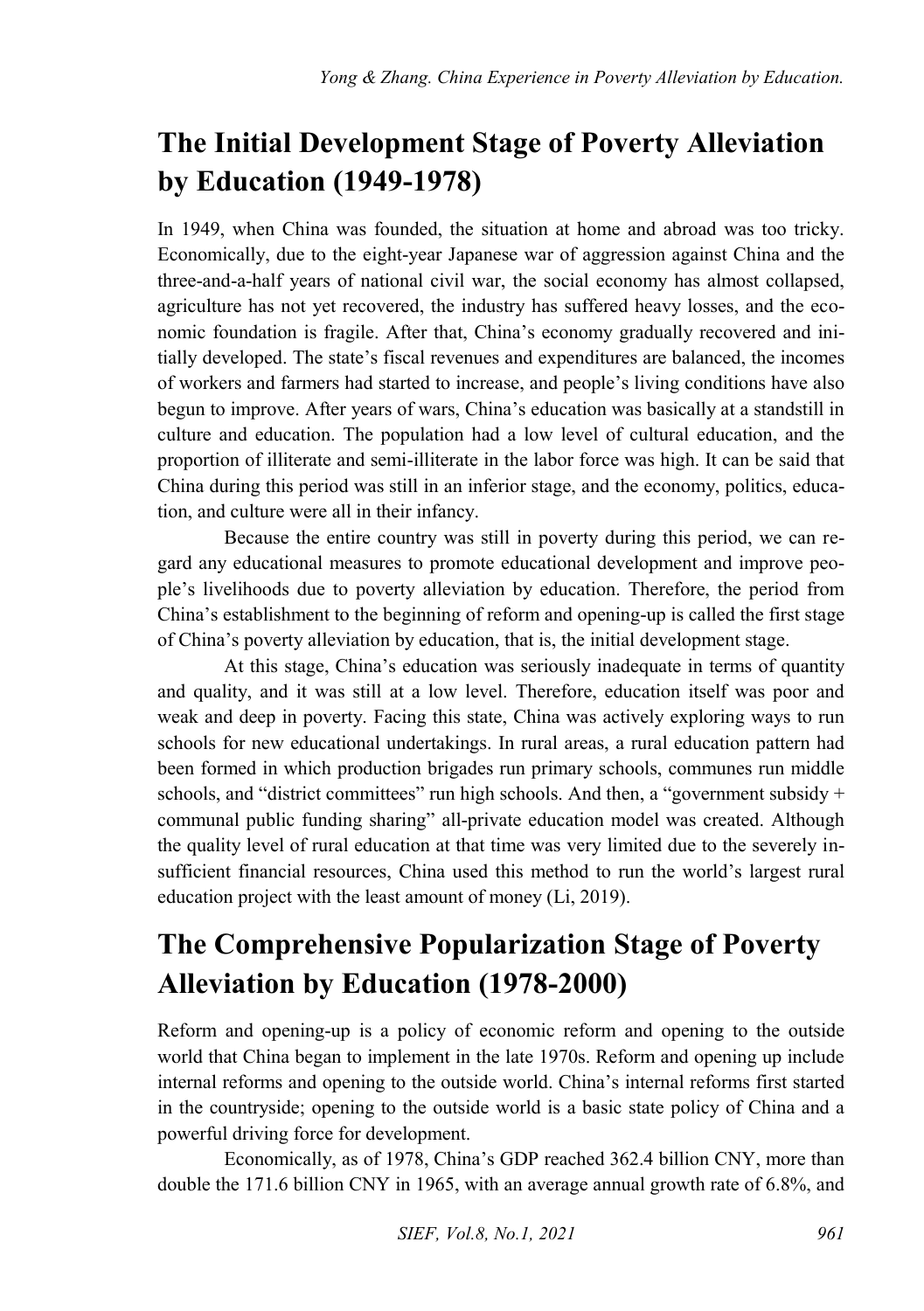an independent, complete industrial system has been established. With the continuous deepening of education reform and the continuous development of education, China's education system has been gradually restored, improved, and optimized, and the level of public education service and educational governance capabilities have also been continuously improved. The quality of open education has also been continuously improved, and a basic education system full of vitality, efficiency, more open, and conducive to scientific development is being formed (Zhang, 2020).

Therefore, in the context of reform and opening up, China's poverty alleviation by education has also entered a new era. During this period, the government introduced, improved, and updated relevant policies to make China's poverty alleviation by education business successfully entered the stage of full popularization (Che, 2018).

In 1984, the *"Notice on Helping Poverty Areas Changed the Status Quo as*  soon as possible<sup>["](#page-11-0)1</sup> put forward the policy requirement of "poverty alleviation by education" for the first time, emphasizing the intellectual investment for the people of the poverty areas, the improvement of the overall education level of the poverty areas, and The necessity of popularizing vocational education in rural areas. The promulgation of this policy marks the official launch of China's poverty alleviation by education work. Poverty alleviation by education is combined with rural education and overall poverty alleviation, and it mainly centers on universal primary education, literacy, and so on.

In 1986, the Fourth Session of the Sixth National People's Congress focused on research on education development in backward and remote areas and included this discussion in the "Seventh Five-Year Plan.["](#page-11-1)*<sup>2</sup>* Therefore, the requirements for the overall improvement of the population quality of the poverty areas and education for poverty alleviation measures have been placed in an important position. Carry out "Spark Plan["](#page-11-2)*<sup>3</sup>* , ["](#page-11-4)Harvest Plan<sup>"4</sup>, and "Lighting Plan<sup>"5</sup> in poverty areas, focusing on poverty alleviation to popularize primary education and vocational education in poverty areas to promote and popularize scientific and technological knowledge and improve the development ability of the poor.

In 1988, the promulgation of the "*Regulations on the Elimination of Illiteracy*["](#page-11-5) *6* put forward exact requirements for the improvement of the artistic quality of all young and middle-aged people and played a role in improving China's artistic quality and promoting the construction of the material and spiritual civilization.

In 1994, the State Council issued a notice on the *National Eight-Seven Poverty Alleviation Plan<sup>7</sup>* [.](#page-11-6) The plan proposed to concentrate human, material, and financial resources mobilized all sectors of society and strived to use about seven years to solve the rural poor's food and clothing. The plan set the change of the backward education status in the poverty areas as one of the critical goals; provided for the management and use of funds, the tasks of various departments, social mobilization, international cooperation, organization, and leadership; provided for the substantial development of poverty alleviation by education with strengthening mechanism.

In general, poverty alleviation by education is still in its initiation stage during this period. Driven by policies, poverty alleviation by education has gained strong legitimacy support and unprecedented development momentum. However, due to regional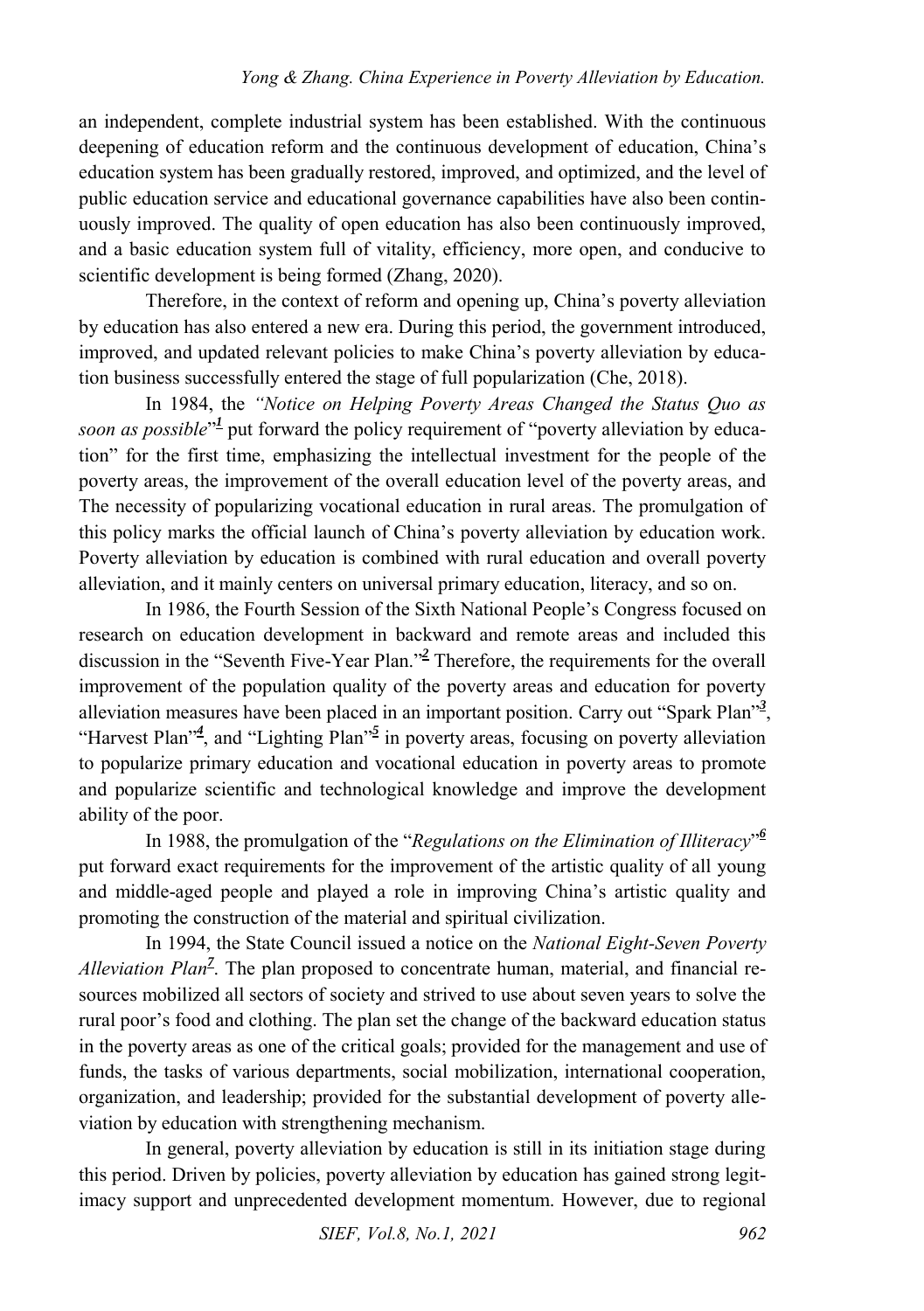differences and education funding, the interpretation of poverty alleviation by education in related policies is still relatively vague. Most of them focus on literacy, compulsory education, etc., insufficient attention is paid to preschool education and rural teachers (Yao, 2019).

### **Consolidation and Promotion Stage of Poverty Alleviation by Education (2000-2013)**

After entering the 21st century, China's economy has continued to maintain steady and rapid growth. The market economy has been initially established. The market plays a decisive role in allocating resources, and the macro-control system is becoming more and more perfect. In education, we have achieved the goal of "poor countries run big education." The development of education has achieved "two major leaps": the first leap was the realization of "two basics," that is, basically universalizing nine-year compulsory education and eliminating illiteracy among young and middle-aged adults; the second leap was the transition from elite education to the popularization of higher education.

In this period of "dual development" of economy and education, the food and clothing problems of the rural poor in China had been solved, and "consolidating food and clothing for comprehensive poverty alleviation" had become the main problem of poverty alleviation after entering the new century. In the direction of poverty alleviation, it had shifted from regional poverty to regional and class poverty. The poverty alleviation work had entered the stage of "great poverty alleviation," in which absolute poverty and relative poverty were addressed, and urban and rural development was coordinated. Poverty alleviation by education had also changed, from full popularization to some regions' consolidation and promotion stage. At the same time, in the practice of continuously advancing poverty alleviation by education, we had become more and more aware of the pros and cons of the "education process" that determined the effect of poverty alleviation by education, and paying attention to the "education process" was precisely to solve the problem of "improving the quality of education" (Ye, 2020).

In 2000, to solve remote areas' development problems and narrow the development differences between regions, China implemented China's Western Development Program's strategic decision. The establishment of a poverty alleviation model of vocational education cooperation and assistance between China's eastern and western parts has promoted regional vocational poverty alleviation by education mechanism. Under the guidance of the "National Eight-Seven Poverty Alleviation Plan," China has concentrated its efforts on the governance of poverty areas and the problem of food and clothing for the poor. Minorities and ethnic regions in western China have become the main battlefield for professional poverty alleviation by education. Occupational poverty alleviation by education policy showed more apparent characteristics of poverty alleviation. This was China's first policy on poverty alleviation by education in the new era. This policy pointed out the general direction for poverty alleviation by education in this period.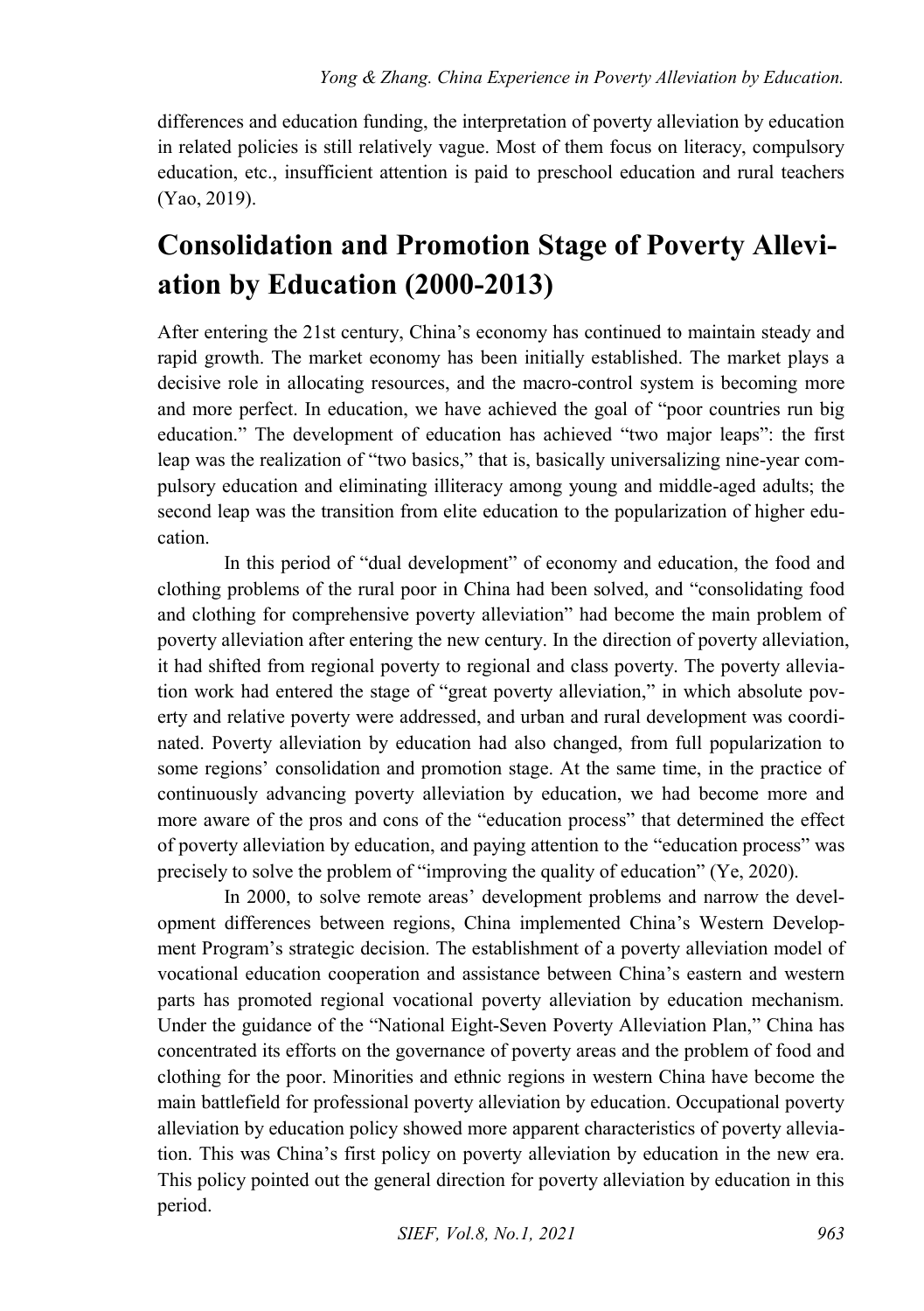Subsequently, the country has successively introduced a series of related policies concerning poverty alleviation by education. Furthermore, continue to enrich and improve the guiding ideology, work content, and implementation methods of poverty alleviation by education. As thus, a set of policy systems of poverty alleviation by education with Chinese characteristics was formed.

In 2003, the State Council promulgated the *Decision on Further Strengthening*  Rural Education[.](#page-11-7)<sup>8</sup> The decision emphasized the importance of developing rural education in China's overall education department and the importance of continuing to consolidate and develop primary education and vocational education. The implementation of this decision has accelerated rural education development, deepened rural education reform, and contributed to promoting the rural economic society and the coordinated development of urban and rural areas.

In 2004, the Ministry of Education of China promulgated the *2003-2007 Edu-*cationalRevitalization Action Plan.<sup>2</sup> The plan proposed two new measures: First, strengthen the construction of the teaching staff, and improve the teaching level and quality of teachers; Second, promote the sharing of high-quality educational resources. This plan's proposal was conducive to China's early realization of the historic tasks set forth by the 16th National Congress of China and establishing a modern education system with Chinese characteristics.

In 2005, China began implementing the "*Two Exemptions and One Subsidy*" for rural children in compulsory education. This measure has improved the out-ofschool status of rural children to a large extent, allowing poor children to receive education funding.

In 2010, the State Council promulgated the "*Outline of China's Rural Poverty Alleviation and Development (2011-2020)*".<sup>[10](#page-11-9)</sup> The outline put forward three requirements: First, to achieve universal preschool education. Second, it is based on consolidating compulsory education, developing vocational education, promoting centralized education, and increasing boarding schools. Continue to implement various tuition reduction and exemption policies and subsidy policies to promote rural elementary and middle school students' health and nutrition. Third, it was necessary to strengthen cooperation between the east and the west in China to help rural laborers receive skill training and employment export.

According to statistics from the China Education Development Commission, as of 2012, China had 282,000 compulsory education schools; the enrollment rate of compulsory elementary schools reached 99.85%, and the gross enrollment rate of middle schools reached 102.1%. These data indicated that China's education development had entered a new stage (Wang, 2020). Through the development of education and the implementation of a series of preferential education policies that target poverty and underdeveloped areas, the conditions and capabilities for poverty alleviation have been continuously improved (Wu, 2017).

In this period of consolidation and improvement, China's practical exploration of poverty alleviation by education has entered a stage of large-scale and systematic development. The convergence of China's poverty alleviation by education policy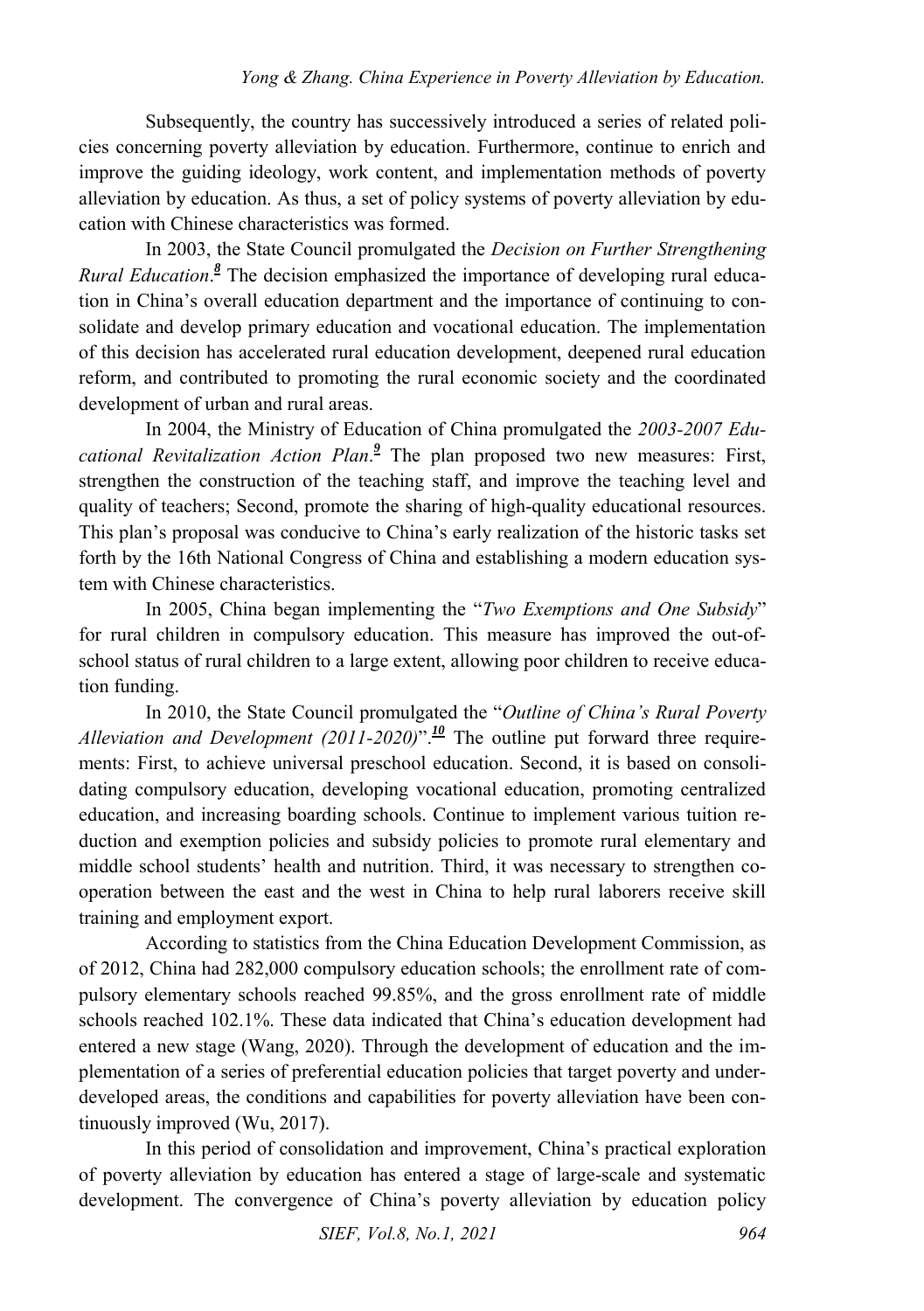shows a trend of balancing fairness and efficiency, tending to be systematic and comprehensive under the established framework. The links between the systems are more closely coherent, and the gradual institutional changes are completed. The overall policy is moving towards system and scale. However, the disadvantage is that during this period, the overall policy implementation still has the drawbacks of "overwhelming flooding" injection, and there are still shortcomings in precise assistance for deep poverty areas and marginal, vulnerable groups.

## **The Precise Breakthrough Stage of Poverty Alleviation by Education (2013-2020)**

In the early stage of poverty alleviation in China, restricted by the country's large-scale poverty situation, poverty alleviation's primary goal was to solve poverty and the population's raw food and clothing problems. In terms of anti-poverty countermeasures, the primary form of "external blood transfusion" in the form of "overflowing flooding" was adopted. Mainly took poverty-stricken counties and poverty-stricken areas as units to promote various poverty alleviation actions as a whole. The same was true of poverty alleviation by education. Because there was no unified poverty alleviation information system in China, the number of poor people was unclear, the situation was not exact, the specificity was not healthy, and poverty alleviation funds and projects were inaccurate. Many blind spots in the assistance work for specific low residents and poor farmers, and some impoverished people were not helped. The government had gradually realized that crude poverty alleviation was now unable to solve poverty assistance truly. Point-to-point targeted and precise assistance could effectively realize the value of poverty alleviation and achieved twice the result with half the effort (Zhang, 2016).

In response to this phenomenon, in 2013, President Xi Jinping, investigating the poverty alleviation situation in Xiangxi, proposed "targeted poverty alleviation" for the first time. He asked governments at all levels to use scientific and practical procedures to accurately identify, assist, and manage poverty alleviation targets based on the environment in different poverty areas and the conditions of different poor farmers. Since then, "targeted poverty alleviation" has become an important direction for China's poverty alleviation at this stage.

Under the guidance of the "targeted poverty alleviation" theory, China's poverty alleviation by education has also begun to pursue precision. The Ministry of Education, the Poverty Alleviation Office of the State Council, the National Development and Reform Commission, the Ministry of Finance, and other departments have concentrated their efforts to strengthen poverty alleviation by education. Accurately focus and continue to exert efforts in concentrated contiguous and impoverished areas. They directly confronted specific issues such as poor school conditions, the need to upgrade the teaching staff, the weak vocational education, and the poverty of students' families in higher education, preschool education, compulsory education, vocational education, teacher education, and ethnic education and other education levels and types. More than 20 poverty alleviation by education policies, including the "*Rural Teacher Support Plan*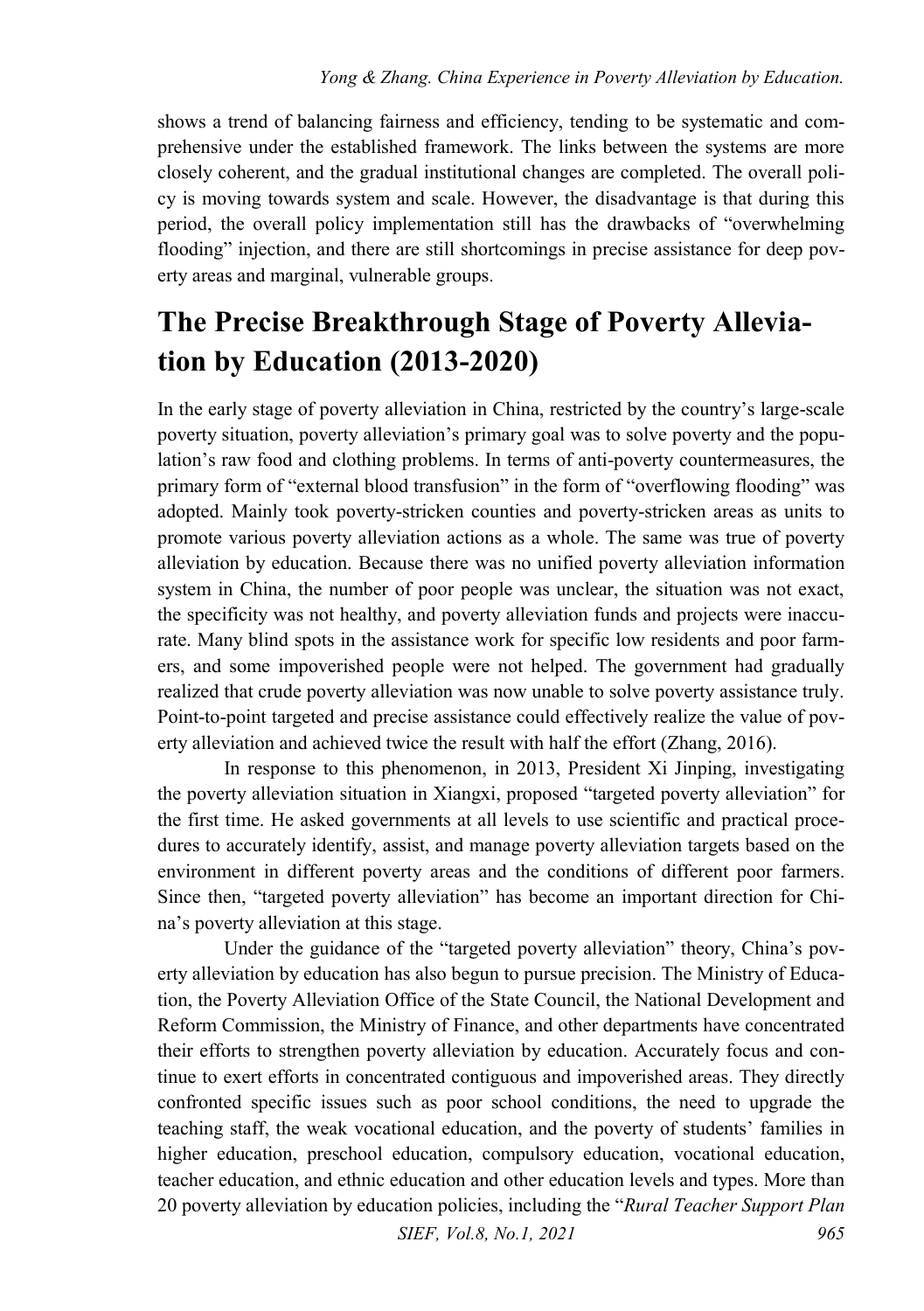*(2015-2020)*" *[11](#page-11-10)* and "*Thirteenth Five-Year Plan for Poverty Alleviation in Education*" *[12](#page-11-11)* have been implemented.

The inclination of policies has been effectively implemented, and policy mechanisms have been established and improved. Increased capital investment comprehensively improved the conditions for running schools in the Poverty areas and continuously improved the student scholarship and enrollment reduction and exemption system. Consolidated and enriched the pastoral teaching team, deepened the education cooperation between the east and the west of China, and vigorously carried out counterpart assistance to universities. This, in turn, achieves the whole-stage coverage of the poverty alleviation by education, the diversification of content, and the precision and fairness of the purpose. A relatively comprehensive policy system of poverty alleviation by education with Chinese characteristics has been initially established.

In 2015, the "*Decision of the State Council on Winning the Tough Battle for*  Poverty Alleviation<sup>"[13](#page-12-0)</sup> made overall arrangements for poverty alleviation and further implemented the targeted poverty alleviation ideas. The goal of the decision is to stably realize that by 2020, the rural poor will have no worries about food and clothing; compulsory education, primary medical care, and housing safety are guaranteed; and the increase in the per capita disposable income of farmers in poverty areas is higher than the national average. The indicators in the main areas of essential public services are close to the national average; to ensure that the rural poor under China's current standards are lifted out of poverty, all impoverished counties are removed from the poverty label. Overall, regional poverty is resolved. In this process, the real value of poverty alleviation by education has attracted significant attention from the country.

In 2016, China's first education poverty alleviation plan, "*Thirteenth Five-Year*  Plan for Educational Poverty Alleviation<sup>" [14](#page-12-1)</sup> was released, and the overall design of poverty alleviation by education was carried out. The plan's main objectives are to develop preschool education, consolidate and improve compulsory education, and popularize high school education. By 2020, the overall development level of education in poverty areas will be significantly improved, achieving full coverage of essential public services for education for the poor, such as establishing files and establishing cards. Guarantee the full funding for all education stages from enrollment to graduation, ensure that children from low-income families can go to school, and prevent a student from dropping out of school due to family difficulties. Everyone can achieve family poverty alleviation through vocational education, higher education, vocational training, and education to serve regional economic and social development significantly. The plan's proposal sincerely implements the spirit of the government's poverty alleviation and development work conference. It will help China complete several important tasks such as developing education and alleviating poverty as soon as possible and block the intergenerational transmission of poverty.

In 2017, Xi Jinping pointed out in the report of the 19th National Congress of China that it is necessary to mobilize all social forces to adhere to targeted poverty alleviation and poverty alleviation; adhere to the working mechanism of central coordination, provincial responsibility, and city and county implementation; adhere to the over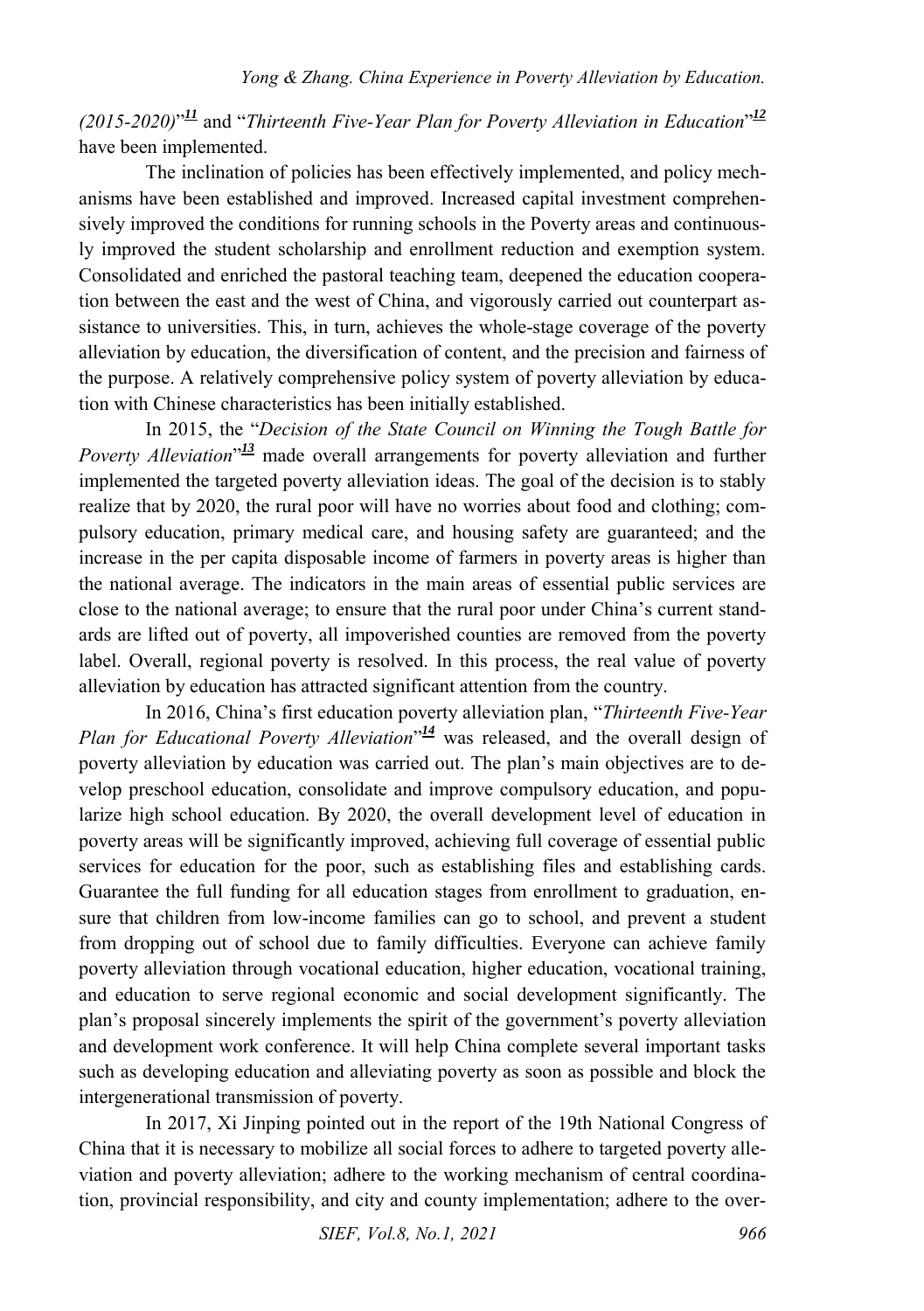all poverty alleviation pattern, focusing on poverty alleviation and Combining aspirations and intelligence, in-depth implementation of poverty alleviation cooperation between the eastern and western regions of China, focusing on poverty alleviation tasks in deep poverty areas; ensuring that by 2020, China's rural poor people will be lifted out of poverty, all poverty in poverty-stricken counties will be lifted, and overall regional poverty will be resolved.

In 2018, the "*In-depth Poverty Area Education Implementation Plan for Poverty Alleviation (2018-2020)*" *[15](#page-12-2)* was released. It further clarified the critical areas of poverty alleviation by education and made overall arrangements for winning the battle of poverty alleviation by education. The work goal proposed by the plan is that by 2020, the overall development level of education in deep poverty areas such as "three regions and three prefectures" will be significantly improved, and full coverage of essential public services for the education of the poverty-stricken population will be achieved. It guarantees that all the students who set up files at all stages of education are funded from enrollment to graduation and that children from low-income families can go to school, and no student will be dropped out of school due to family financial difficulties. More impoverished students who have established documents and registered cards receive better and higher-level education and have the opportunity to achieve family poverty alleviation through vocational education, higher education, or vocational training. The ability of education to serve regional economic and social development and poverty alleviation has been significantly enhanced. This plan's implementation will help the Chinese education system and the poverty alleviation system fight the in-depth poverty area education poverty alleviation battle with more concentrated support, more effective measures, and more effective work.

Subsequently, China introduced more than 20 policies of preference alleviation by education. In the short term, poverty alleviation measures were implemented intensively at multiple levels and from multiple angles. From the overall plan to specific assistance measures, the state has established a comprehensive policy support system from preschool education development, compulsory education popularization, vocational education collaboration, special education promotion, ethnic education development, teacher team support, and weak school construction.

In 2020, the Ministry of Education and the Ministry of Finance jointly issued the "*Notice on Student Financial Aid during the Prevention and Control of COVID-19*". The notice emphasized that during the critical period of COVID-19 epidemic prevention and control, the education departments (education commissions) and finance departments (bureaus) of all provinces, autonomous regions, and municipalities should attach great importance to student funding during the epidemic prevention and control period, and actively support families suffering from financial difficulties Students, fully implement various student funding policies. This notice's issuance will help to thoroughly implement and virtually guarantee the necessary learning and living needs of students from families with financial difficulties and fully help win the battle against the COVID-19 epidemic.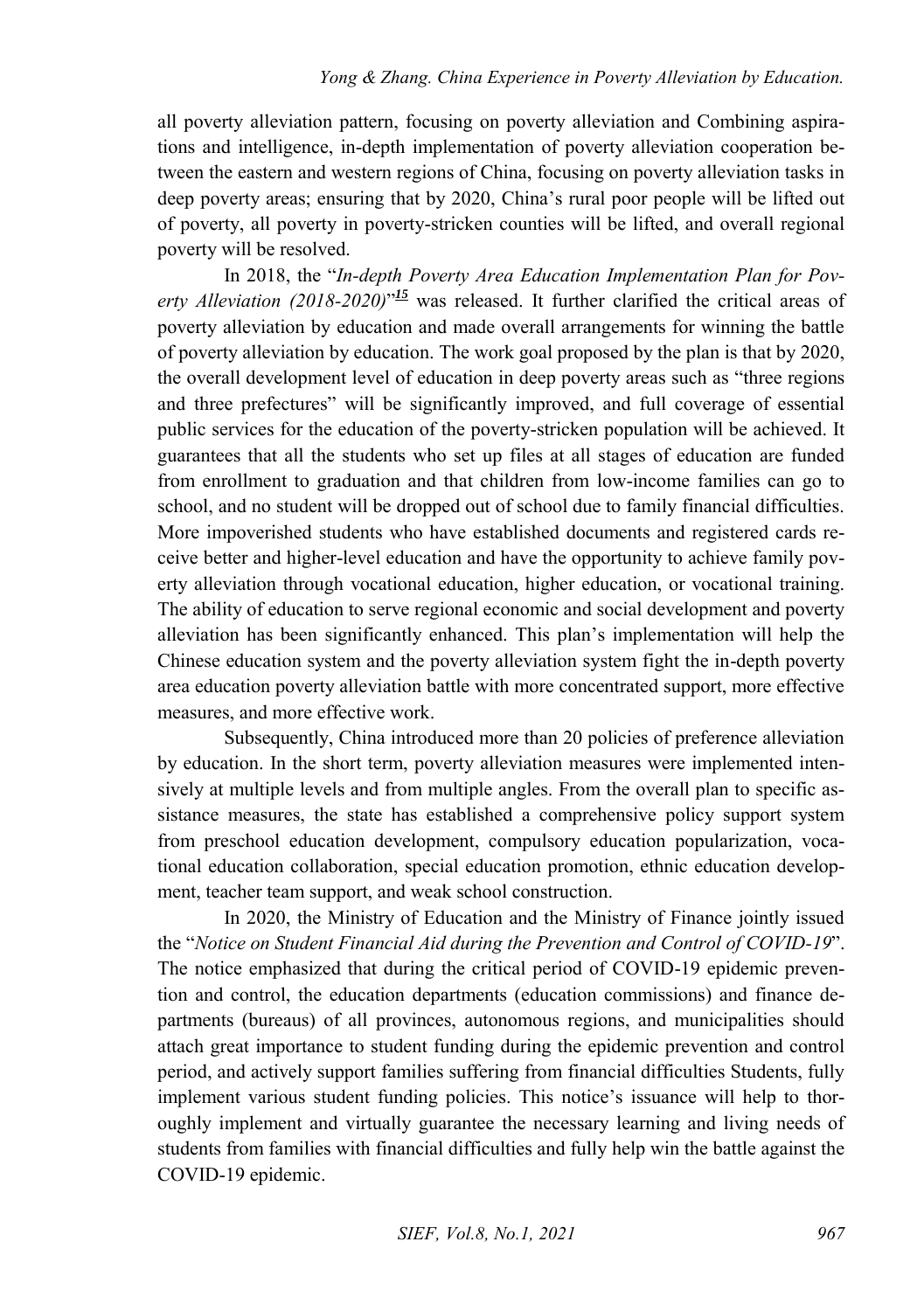By implementing a series of targeted poverty alleviation policies, China's poverty alleviation by education has been qualitatively improved; the institutional structure, content system, and capacity building have been adjusted and optimized in an all-round way. In terms of concept, China combines education priority with the concept of targeted poverty alleviation and strives to promote the balanced development of education, thereby reducing the education gap between regions and urban and rural areas; allowing people in poverty areas to enjoy the benefits of poverty alleviation by education in economically developed areas The same high-quality educational resources ensure the fairness and justice of education. In terms of content, it has shifted from traditional primary education as the center to equal emphasis on basic education, vocational education, and ideological and cultural education. In terms of scope, gradually expand the coverage of poverty alleviation by education so that people in poverty areas can enjoy lifelong learning opportunities. In terms of methods, it combines poverty alleviation with academic support and poverty alleviation with aspirations to achieve targeted poverty alleviation (Xiang, 2020).

#### **Conclusions and Suggestions**

Throughout the development history of China's poverty alleviation by education, China has achieved a significant leap from the initial development stage, the comprehensive popularization stage, to the consolidation and promotion stage, and the precise breakthrough stage. Through the formulation and promulgation of relevant policies, the government reflects the national will and the value choice of public policies and provides direction and support for implementing poverty alleviation by education (Cheng & Zou, 2019).

Since 1979, China's poverty alleviation work has made considerable achievements. This improves the poor's quality of life in China and contributes to the UN's poverty reduction work. With the realization of comprehensive poverty alleviation in 2020, poverty alleviation by education will usher at the end of the policy sense, but the policy goal of helping the disadvantaged and promoting social equity will not change. Simultaneously, the promotion of rural revitalization strategies and regional coordinated development strategies also requires continuous follow-up of education equity policies (Wang, 2019). Fairness in the absolute sense does not exist. The task of educational development in the new era is to continuously approach society's relative fairness through multiple channels of educational rights, opportunities, and development equality. Fairness and quality are the eternal value pursuit of education policy. The education policy of the new era with "fairness and quality" as its goal will continue to play new roles in China's journey towards a prosperous, democratic, civilized, harmonious, and beautiful modern country, and to realize China's great rejuvenation and shared prosperity (Zhao, 2019).

In recent years, although China's poverty alleviation by education work has achieved specific results, due to poor and weak foundation, and extensive historical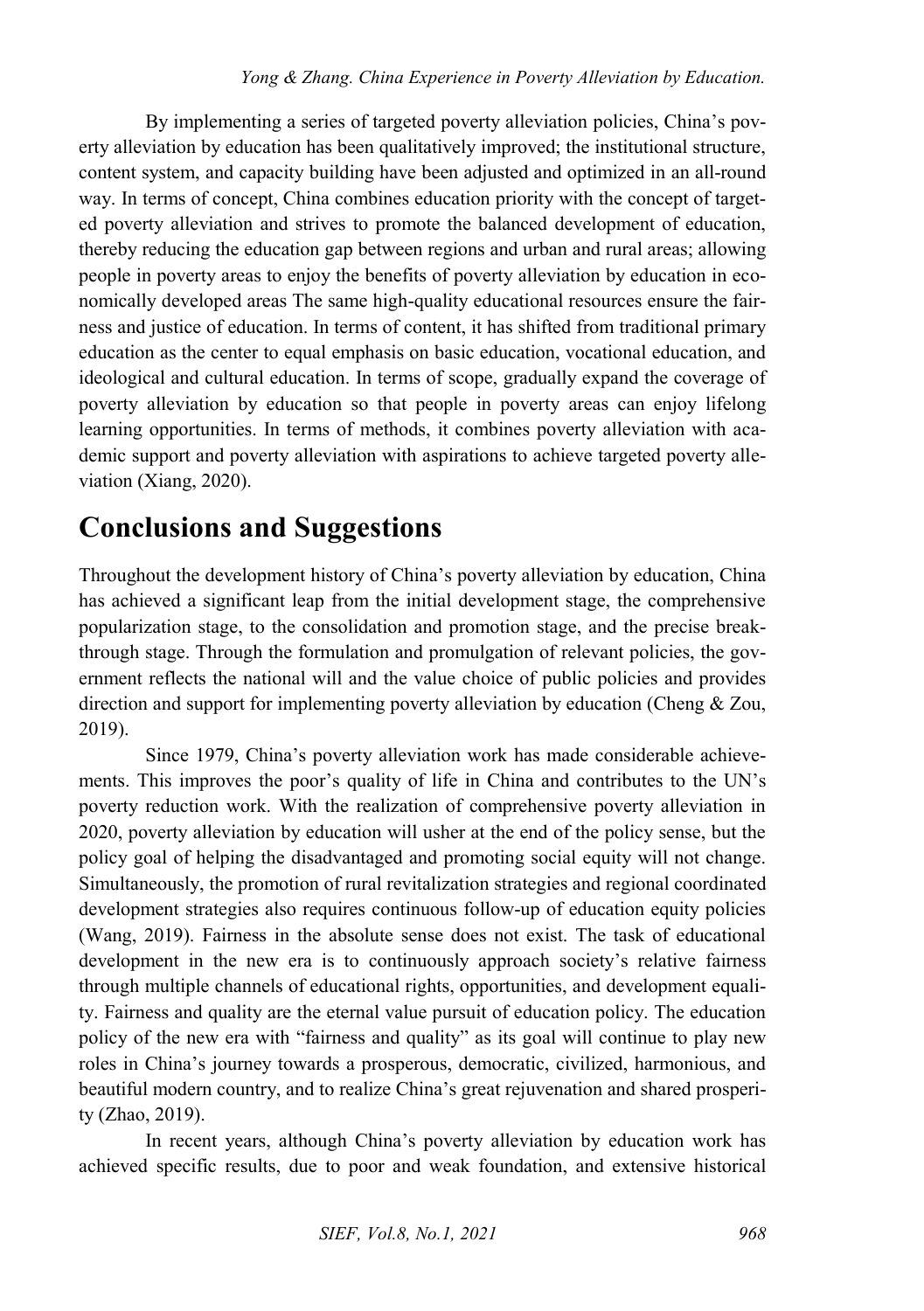debts, we must also urgently optimize and improve poverty alleviation by education. Specifically, it can be done through the following three points.

## *China should ensure that the right to education of the poor is strictly guaranteed in the practice of poverty alleviation by education.*

In terms of the nature of education and the pursuit of sustainable human development, poverty alleviation by education fundamentally supports and guarantees the fundamental rights and sustainable development rights of the poverty population to lay a solid foundation for them to get rid of poverty sustainable development. The function of poverty alleviation by education also depends on the actual development of education in poverty areas. Only education based on continuous development can form real poverty alleviation relying on education. Educational poverty is precisely the full manifestation of poverty in poverty areas; that is, educational poverty in poverty areas hinders the function of poverty alleviation by education (Liu, 2016). Also, in the reality of poverty alleviation by education, people's right to education is often not guaranteed (Li, 2017). With the deepening of building a well-off society in an all-around way and the increasing demand of the people for high-quality education, the allocation of high-quality education resources and high-quality education has increasingly become higher the poverty population-based on pursuing education equity.

Because apparent equality is only superficial equality, it cannot guarantee that people in a disadvantaged position will realize equal education rights. Therefore, to achieve equality in education rights of the poor, it is not enough to have the apparent equality of education rights. We should also achieve true equality in their education. Only when the equal right to education is strictly guaranteed in poverty alleviation by education can the actual equality of the right to education be realized.

### *Schools should genuinely care for left-behind children and fully care for rural teachers.*

In the system of targeted poverty alleviation through education, left-behind children can be regarded as vulnerable groups. They are the critical monitoring targets for schools to control dropouts, and schools should take care of them. First, the lack of family education makes left-behind children physically and mentally vulnerable. Their personality and temper are different from non-left-behind children, and their academic performance is also unstable (Sun, 2018). Second, compared with urban teachers, the school's care for rural teachers has to show unique advantages: provide rural teachers' living allowances and township post allowances in full and on time, and gradually narrow the income gap with urban teachers; besides, let the excellent teachers in cities be willing to go to the countryside and be able to stay, to promote the orderly exchange of urban and rural teachers (Yu, 2019).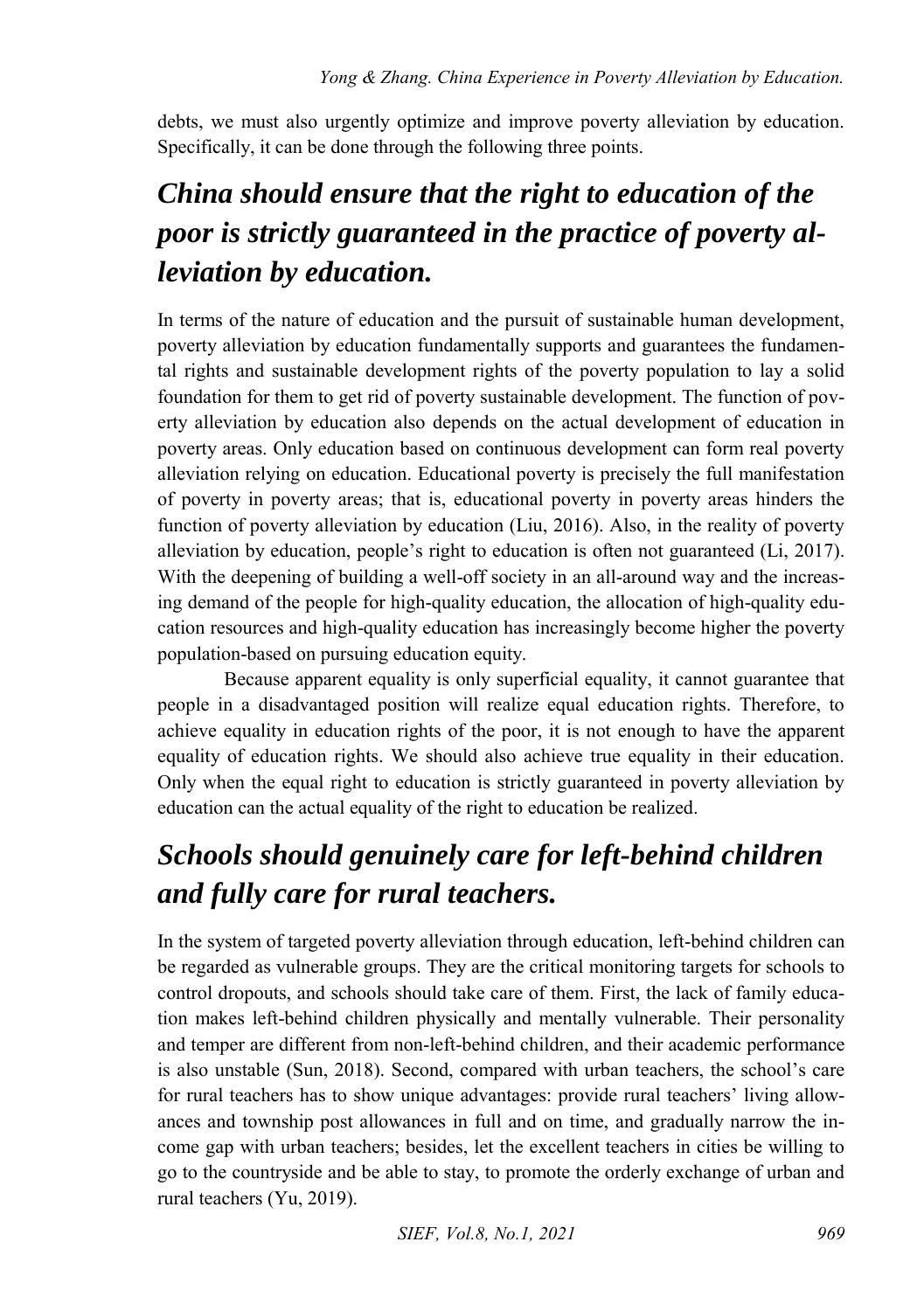#### *Society should cooperate in many ways to improve the long-term plan for poverty alleviation by education.*

Poverty alleviation is a work that requires the cooperation of multiple parties to ensure the results. As far as local governments are concerned, the achievement of political achievements in poverty alleviation reduces a series of preferential policies such as public expenditure. Therefore, the attitude of local governments will also affect the efficiency results of poverty alleviation. Besides, in the long-term plan for targeted poverty alleviation through education, preschool education and compulsory education are not enough. We should focus more on empirical research on the effect of poverty alleviation by education in the future. Through the analysis of specific cases, the policies and experience of the 40 years of reform and opening up are detailed and summarized. In the year of a decisive victory, we will put forward a guide plan for better-eradicating poverty and promoting society's overall development (Wei, 2019).

Eliminating poverty and realizing shared prosperity are our universal aspirations and unremitting pursuit. As China's poverty alleviation work has entered the final stage, the poverty alleviation by education work will also continue to reform and innovate. The poverty alleviation by education policy is gradually systematic and comprehensive, more in line with the poverty areas' actual situation, meeting the poor's diversified needs, and finally achieving multi-level and multi-dimensional poverty alleviation.

#### *Notes*

- <span id="page-11-0"></span>*1. State Council. Notice on Helping Poverty Areas Change the Status Quo as soon as possible [Z].1984-9-29*
- <span id="page-11-1"></span>*2. National People's Congress. Seventh Five-Year Plan [Z].1986-3.*
- <span id="page-11-2"></span>*3. State Council. Spark Plan [Z].1985-5.*
- <span id="page-11-3"></span>*4. State Council. Harvest Plan [Z].1987-3.*
- <span id="page-11-4"></span>*5. State Council. Lighting Plan [Z].1988.*
- <span id="page-11-5"></span>*6. State Council. Regulations on the Elimination of Illiteracy [Z].1988-2-5.*
- <span id="page-11-6"></span>*7. State Council. The National Eight-Seven Poverty Alleviation Plan [Z].1994-3.*
- <span id="page-11-7"></span>*8. State Council. Decision on Further Strengthening Rural Education [Z].2003-9-17.*
- <span id="page-11-8"></span>*9. Ministry of Education. 2003-2007 Educational Promotion Action Plan [Z].2004-2-10.*
- <span id="page-11-9"></span>*10. State Council. Outline of China's Rural Poverty Alleviation and Development (2011- 2020)[Z].2011-12-1.*
- <span id="page-11-10"></span>*11. State Council. Rural Teacher Support Plan (2015-2020) [Z].2015-4-1.*
- <span id="page-11-11"></span>*12. Ministry of Education, National Development and Reform Commission, Ministry of Civil Affairs. Educational poverty alleviation "Thirteenth Five-Year Plan" [Z].2016-12-16.*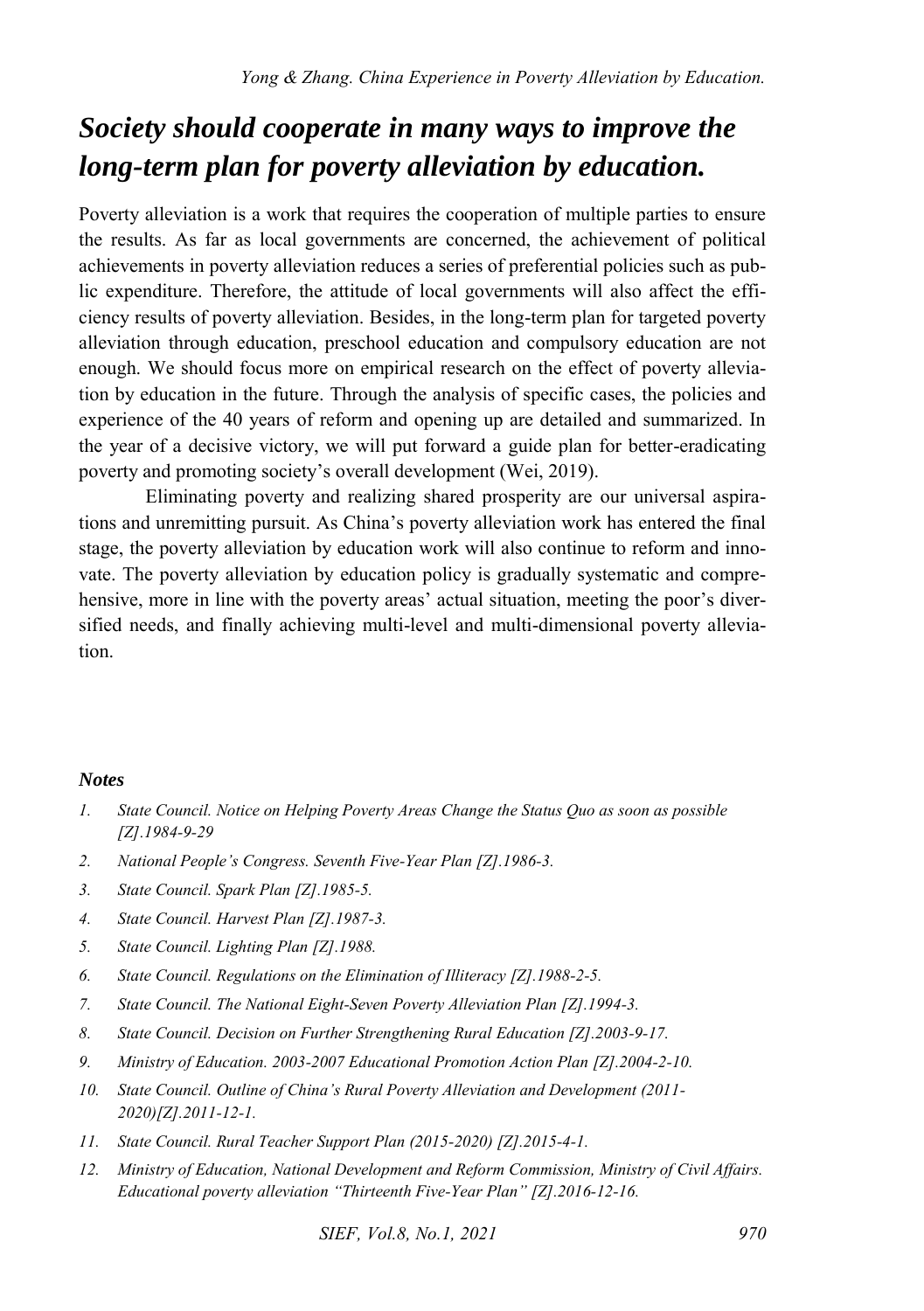- <span id="page-12-0"></span>*13. State Council. The decision of the Central Committee of the Communist Party of China and the State Council on winning the battle against poverty [Z].2015-11-29.*
- <span id="page-12-1"></span>*14. Ministry of Education, National Development and Reform Commission, Ministry of Civil Affairs. Educational poverty alleviation "Thirteenth Five-Year Plan"[Z].2016-12-16*
- <span id="page-12-2"></span>*15. Ministry of Education, Poverty Alleviation Office of the State Council. Implementation Plan for Educational Poverty Alleviation in Deep Poverty Areas (2018-2020)[Z].2018-1-15.*

#### **References**

Che, M. (2018). Taking on the historical mission: Doing an excellent job in the main force of poverty alleviation by education-vocational education supporting national strategy: A summary of the symposium on service precision poverty alleviation. *China Vocational and Technical Education*, 2018(4): 30-36. [Chinese]

[https://www.cnki.com.cn/Article/CJFDTotal](https://www.cnki.com.cn/Article/CJFDTotal-ZONE201804003.htm) [-ZONE201804003.htm](https://www.cnki.com.cn/Article/CJFDTotal-ZONE201804003.htm) 

Cheng, C., & Zou, D. (2019). Seventy years of poverty alleviation in New China, characteristics, significance and challenges. *Contemporary Economic Management*, 41(9): 1-9. [Chinese] DOI:

[https://doi.org/10.13253/j.cnki.ddjjgl.2019.0](https://doi.org/10.13253/j.cnki.ddjjgl.2019.09.001) [9.001](https://doi.org/10.13253/j.cnki.ddjjgl.2019.09.001) 

- Li, W., & Zhang, B. (2017). The evolution of China's poverty alleviation policies and targeted poverty alleviation. *Modern Economic Information*, 2017(16):93. [Chinese] DOI: [https://doi.org/10.3969/j.issn.1001-](https://doi.org/10.3969/j.issn.1001-828X.2017.24.069) [828X.2017.24.069](https://doi.org/10.3969/j.issn.1001-828X.2017.24.069)
- Li, X. (2017). Fairness and justice: the value pursuit of poverty alleviation by education. *Educational Research*, 38(3): 31-37. [Chinese] [https://www.cnki.com.cn/Article/CJFDTotal](https://www.cnki.com.cn/Article/CJFDTotal-JYYJ201703006.htm) [-JYYJ201703006.htm](https://www.cnki.com.cn/Article/CJFDTotal-JYYJ201703006.htm)
- Li, X.(2019). Study on the evolution of the practical logic of preference alleviation by education in 70 years of New China. *Education & Economy*, 35(5): 3-7. [Chinese]

[https://www.cnki.com.cn/Article/CJFDTotal](https://www.cnki.com.cn/Article/CJFDTotal-JYJI201905001.htm) [-JYJI201905001.htm](https://www.cnki.com.cn/Article/CJFDTotal-JYJI201905001.htm) 

- Li, X., & Zhong, W. (2020). 70 years of poverty alleviation in China: historical changes, policy characteristics, typical systems and development trends: NVivo analysis based on typical poverty alleviation policy texts in various periods. *Qinghai Social Sciences*, 2020(1): 95-108. [Chinese] DOI: [https://doi.org/10.14154/j.cnki.qss.2020.01.0](https://doi.org/10.14154/j.cnki.qss.2020.01.013) [13](https://doi.org/10.14154/j.cnki.qss.2020.01.013)
- Liu, B. (2019). Analysis of the development history of China's poverty alleviation by education and its role in promoting poverty alleviation. *Youth Times*, 2019(7): 73-76. [Chinese] [https://www.zhangqiaokeyan.com/academic](https://www.zhangqiaokeyan.com/academic-journal-cn_youth_thesis/0201269942510.html)[journal-](https://www.zhangqiaokeyan.com/academic-journal-cn_youth_thesis/0201269942510.html)

[cn\\_youth\\_thesis/0201269942510.html](https://www.zhangqiaokeyan.com/academic-journal-cn_youth_thesis/0201269942510.html) 

- Liu, J., & Xu, F. (2016). Poverty alleviation by education: From "helping the poor in education" to "relying on poverty alleviation by education." *Renmin University of China Education Journal*, 2016(2): 44-53. [Chinese] [https://www.cnki.com.cn/Article/CJFDTotal](https://www.cnki.com.cn/Article/CJFDTotal-RDXK201602005.htm) [-RDXK201602005.htm](https://www.cnki.com.cn/Article/CJFDTotal-RDXK201602005.htm)
- Sun, Y. (2019). Research on Effective Strategies of Implementing Individualized Teaching in Rural Small-scale Schools. *Learning Weekly*, 2019(5): 34-35. [Chinese] DOI: [https://doi.org/10.16657/j.cnki.issn1673-](https://doi.org/10.16657/j.cnki.issn1673-9132.2019.05.019) [9132.2019.05.019](https://doi.org/10.16657/j.cnki.issn1673-9132.2019.05.019)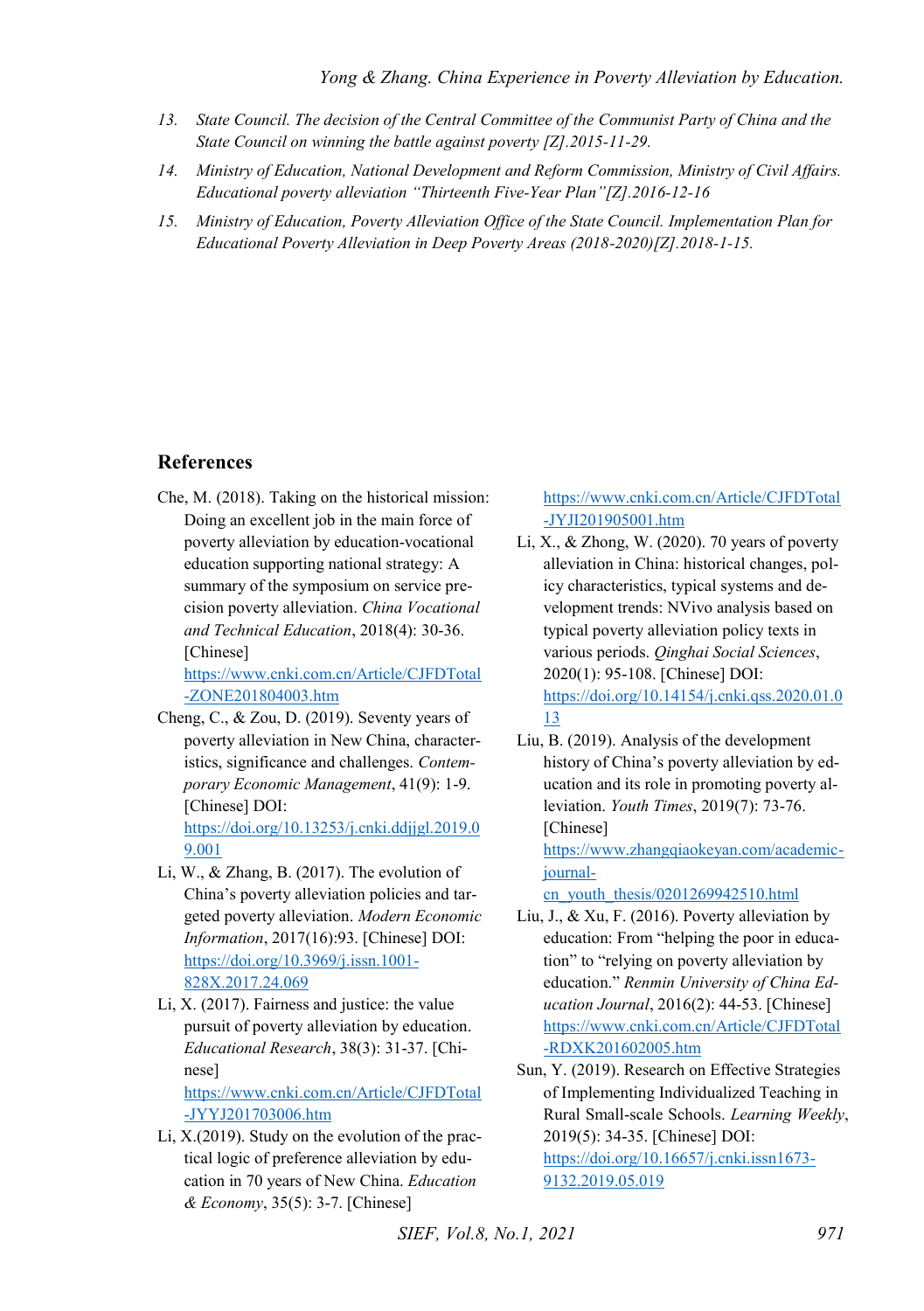Wang, P. (2020). Development history, problems and prospects of China's poverty alleviation by education. *Rural Economy and Science- Technology*, 34(6): 289-292. [Chinese]

[https://kns.cnki.net/KCMS/detail/detail.aspx](https://kns.cnki.net/KCMS/detail/detail.aspx?dbcode=CJFD&filename=NCJI202006162) [?dbcode=CJFD&filename=NCJI202006162](https://kns.cnki.net/KCMS/detail/detail.aspx?dbcode=CJFD&filename=NCJI202006162) 

- Wang, Y. (2019). Review of Domestic Poverty Alleviation by Education Research. *Journal of the College of Electronic Engineering*, 8(12): 42-43. [Chinese] DOI: [https://www.zhangqiaokeyan.com/academic](https://www.zhangqiaokeyan.com/academic-journal-cn_journal-electronic-engineering-college_thesis/0201278316081.html)[journal-cn\\_journal-electronic-engineering](https://www.zhangqiaokeyan.com/academic-journal-cn_journal-electronic-engineering-college_thesis/0201278316081.html)[college\\_thesis/0201278316081.html](https://www.zhangqiaokeyan.com/academic-journal-cn_journal-electronic-engineering-college_thesis/0201278316081.html)
- Wei, Y. (2019). 70 years of poverty alleviation by education in China: history, experience and direction. *Journal of Shenzhen University (Humanities & Social Sciences)*, 36(5): 30-40. [Chinese]

[http://xb.szu.edu.cn/CN/article/downloadArt](http://xb.szu.edu.cn/CN/article/downloadArticleFile.do?attachType=PDF&id=760) [icleFile.do?attachType=PDF&id=760](http://xb.szu.edu.cn/CN/article/downloadArticleFile.do?attachType=PDF&id=760) 

- Wu, N., & Wang, X. (2017). Development characteristics of the policy of preference alleviation by education since the 18th National Congress of the Communist Party of China. *Educational Research*, 38(9):4-11. [Chinese] [https://www.cnki.com.cn/Article/CJFDTotal](https://www.cnki.com.cn/Article/CJFDTotal-JYYJ201709002.htm) [-JYYJ201709002.htm](https://www.cnki.com.cn/Article/CJFDTotal-JYYJ201709002.htm)
- Xiang, X., & Lin, Z. (2018). The development trend of my country's preference alleviation by education since the reform and opening up. *Journal of South-Central University for Nationalities (Humanities and Social Sciences)*, 38(3): 74-78. [Chinese] [https://www.cnki.com.cn/Article/CJFDTotal](https://www.cnki.com.cn/Article/CJFDTotal-ZNZX201803015.htm) [-ZNZX201803015.htm](https://www.cnki.com.cn/Article/CJFDTotal-ZNZX201803015.htm)
- Yao, S., & Cao, Y. (2019). The historical changes and prospects of China's preference alleviation by education policy in the past 70 years: Based on historical institutionalism. *Education & Economy*, 2019(4): 12-18. [Chinese]

[https://www.cnki.com.cn/Article/CJFDTotal](https://www.cnki.com.cn/Article/CJFDTotal-JYJI201904002.htm) [-JYJI201904002.htm](https://www.cnki.com.cn/Article/CJFDTotal-JYJI201904002.htm) 

Ye, W. (2020). Poverty alleviation by education research review. *Journal of Henan Institute* 

*of Science and Technology*, 40(6): 29-34. [Chinese] [http://www.cnki.com.cn/Article/CJFDTotal-](http://www.cnki.com.cn/Article/CJFDTotal-ZJXY202006005.htm)[ZJXY202006005.htm](http://www.cnki.com.cn/Article/CJFDTotal-ZJXY202006005.htm) 

Yu, S. (2019). The application strategy of "precise poverty alleviation" in the education of left-behind children in rural primary schools. *Cutting Edge Education*, 2019(8): 1. [Chinese]

[https://www.zhangqiaokeyan.com/academic](https://www.zhangqiaokeyan.com/academic-journal-cn_shan-hai-jing-education-frontier_thesis/0201273168982.html)[journal-cn\\_shan-hai-jing-education](https://www.zhangqiaokeyan.com/academic-journal-cn_shan-hai-jing-education-frontier_thesis/0201273168982.html)[frontier\\_thesis/0201273168982.html](https://www.zhangqiaokeyan.com/academic-journal-cn_shan-hai-jing-education-frontier_thesis/0201273168982.html) 

Zhang, C., & Fu, W. (2016). Educational support policies for poverty areas in developed countries and their enlightenment for targeted education poverty alleviation in my country. *International and Comparative Education*, 38(6): 77-83. [Chinese] [https://www.cnki.com.cn/Article/CJFDTotal](https://www.cnki.com.cn/Article/CJFDTotal-BJJY201606012.htm)

[-BJJY201606012.htm](https://www.cnki.com.cn/Article/CJFDTotal-BJJY201606012.htm) 

Zhang, L. (2016). Poverty alleviation by education's historical responsibility. *Sichuan Party Building: City Edition*, 2016(8): 48. [Chinese]

[https://www.cnki.com.cn/Article/CJFDTotal](https://www.cnki.com.cn/Article/CJFDTotal-DJSB201608031.htm) [-DJSB201608031.htm](https://www.cnki.com.cn/Article/CJFDTotal-DJSB201608031.htm) 

- Zhang, S. (2020). Poverty alleviation by education policy evolution, policy evaluation, and prospects in China. *Light Industry Science and Technology*, 36(7): 160-162. [Chinese] [http://www.cnki.com.cn/Article/CJFDTotal-](http://www.cnki.com.cn/Article/CJFDTotal-GXQG202007069.htm)[GXQG202007069.htm](http://www.cnki.com.cn/Article/CJFDTotal-GXQG202007069.htm)
- Zhang, Y. (2020). The development process and prospects of cultural poverty alleviation policies since the reform and opening up. *Journal of Xingtai Polytechnic College*, 37(2): 87-93. [Chinese]

[http://www.cnki.com.cn/Article/CJFDTotal-](http://www.cnki.com.cn/Article/CJFDTotal-GXQG202007069.htm)[GXQG202007069.htm](http://www.cnki.com.cn/Article/CJFDTotal-GXQG202007069.htm) 

Zhao, K., & Zhang, X. (2019). Poverty alleviation by education policy changes and experience in my country in the 40 years of reform and opening up. *Renmin University of China Education Journal*, 2019(1): 16-30. [Chinese] [https://www.cnki.com.cn/Article/CJFDTotal](https://www.cnki.com.cn/Article/CJFDTotal-RDXK201901003.htm) [-RDXK201901003.htm](https://www.cnki.com.cn/Article/CJFDTotal-RDXK201901003.htm)